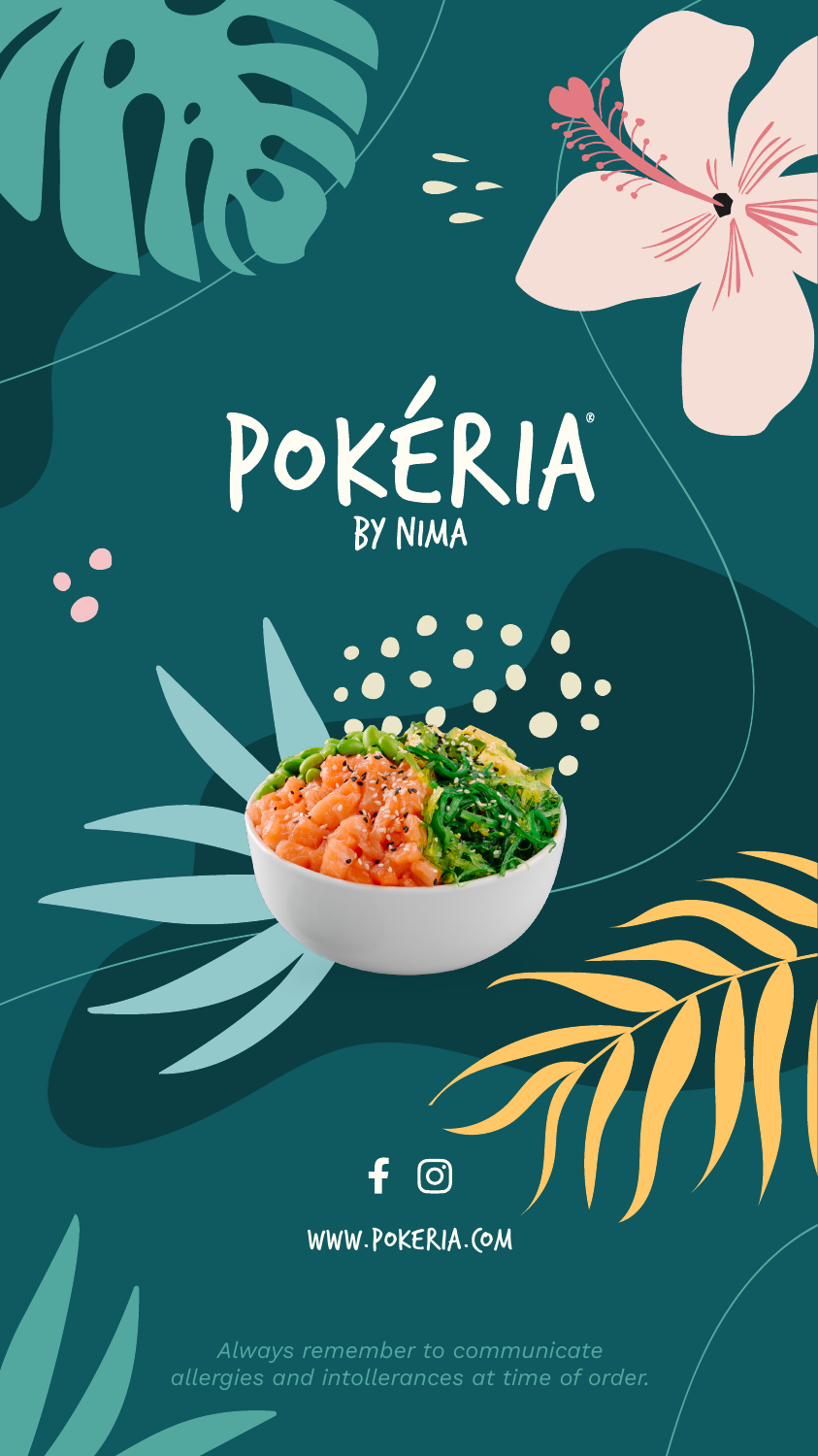

### — SALMON POKÉ

Your chosen base, salmon, avocado, edamame, wakame seaweed and sesame seeds

# TUNA POKÉ

Your chosen base, tuna, cucumber, wakame seaweed, avocado and sesame seeds

# CHICKEN POKÉ

Your chosen base, chicken, cherry tomatoes, Greek feta cheese, olivese

# SPICY SALMON POKÉ

Your chosen base, salmon marinated in spicy mayo, **edamame**, avocado and fried onion

# POKÉ OF THE MONTH

—

CHECK OUT THE BOWL WE CREATE FOR YOU EACH MONTH!

€11,90

The foods and ingredients shown in bold type are frozen at the place of origin.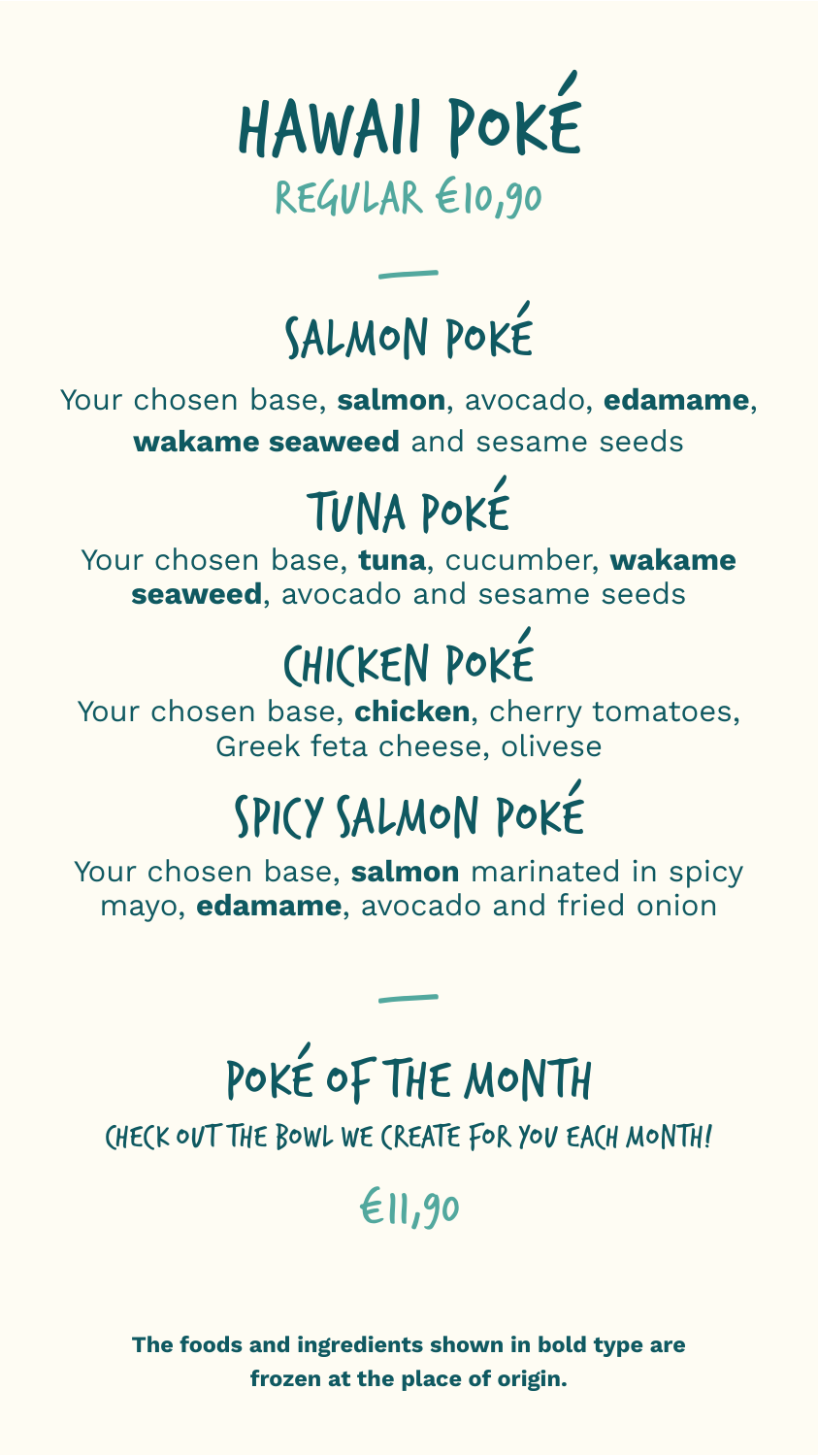# BUILD YOUR OWN POKÉ CHOOSE YOUR SIZE

POKÉRIA

#### $SNA(K \in \mathcal{S}, 90)$ CHOOSE 1 PROTEIN

—

VIII



#### REGULAR €10,90 CHOOSE 2 PROTEINS

—



#### LARGE €13,90 CHOOSE 3 PROTEINS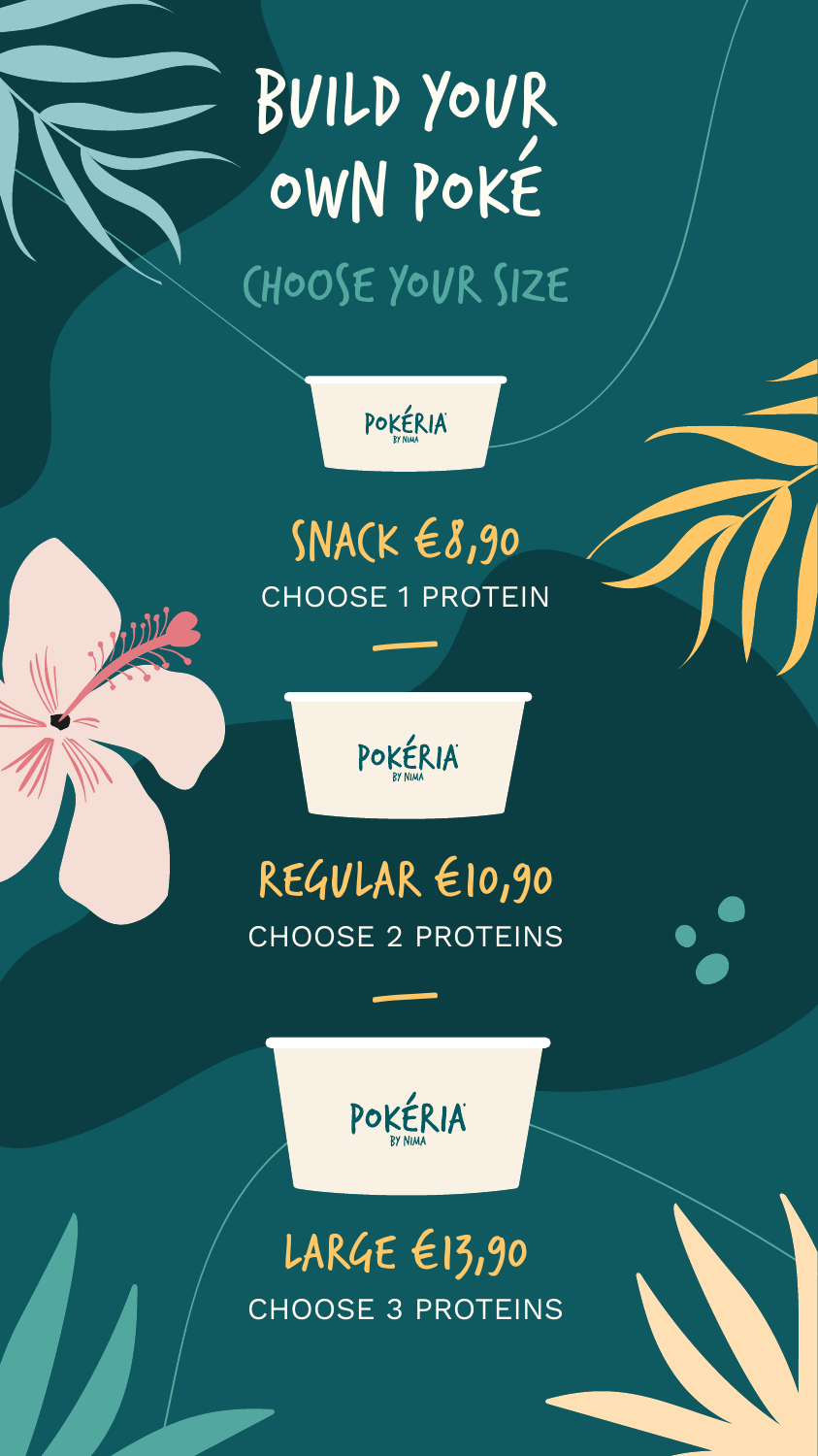#### CHOOSE YOUR INGREDIENTS



BASE MAX 2

White rice Black rice Basmati rice Quinoa Salad No base



PROTEINS  $EXTRA + 62$ 

 $-RAW -$ 

Salmon tartare Salmon Spicy salmon Tuna Spicy tuna Mixed ceviche (counts as two proteins)

 $-$  (OOKED  $-$ Chicken **Octopus** Prawn Egg Tofu **Chickpeas**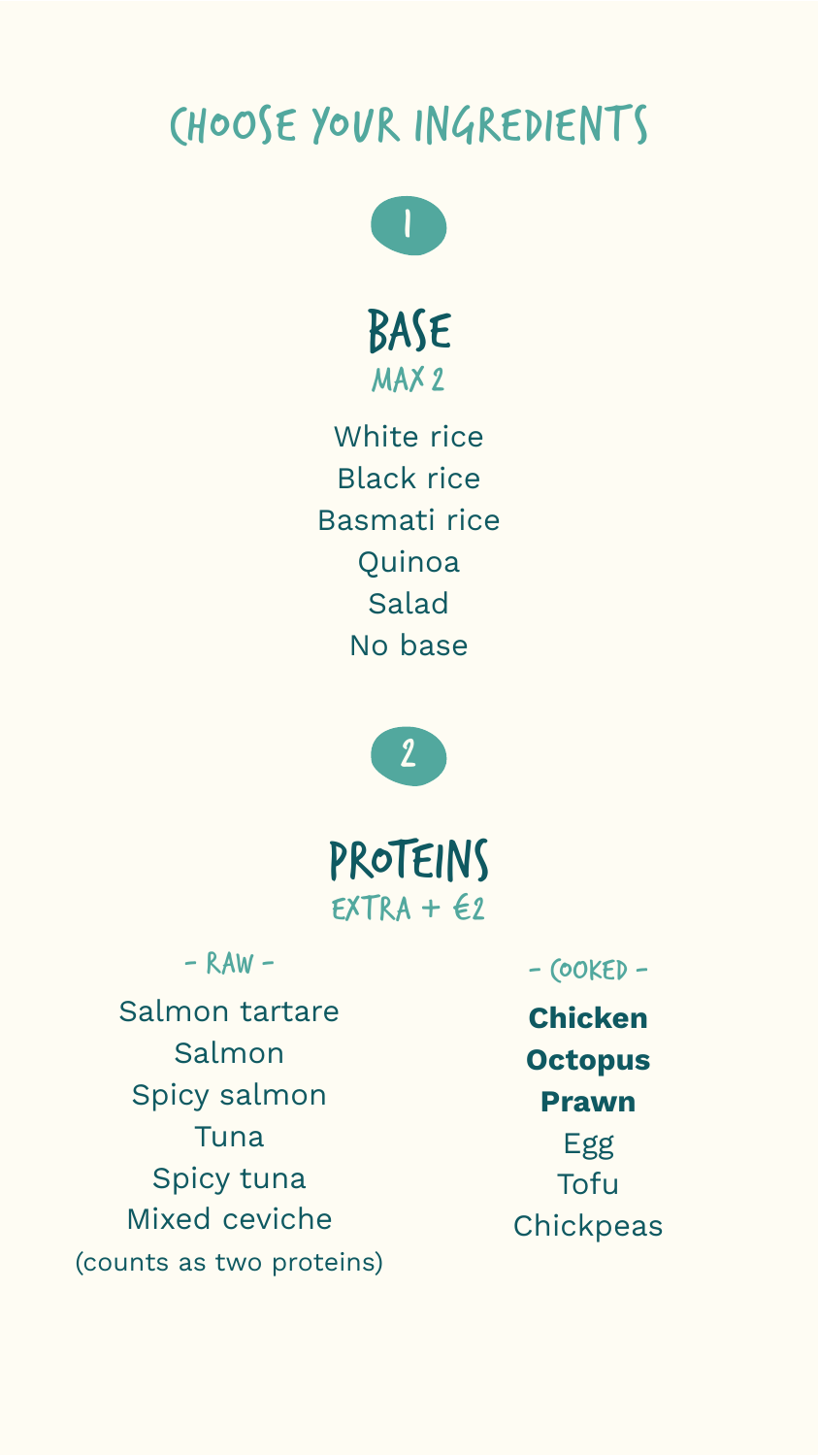

#### GREEN MAX 4 / EXTRA + €0,50

Edamame

Red onion Cucumber Carrot Red cabbage Sweetcorn Marinated ginger **Courgettes** 

Jalapeño peppers Plantain chips **Olives** Greek feta cheese Cherry tomatoes Pineapple Artichoke



#### TOPPINGS MAX 2 / EXTRA + €0,30

Crunchy onion Sesame seeds Peanuts Almonds Sunflower seeds Pomegranate Corn nuts

 $EXTRA +  $\epsilon$ 0.50$ Avocado/mango/Philadelphia/ wakame seaweed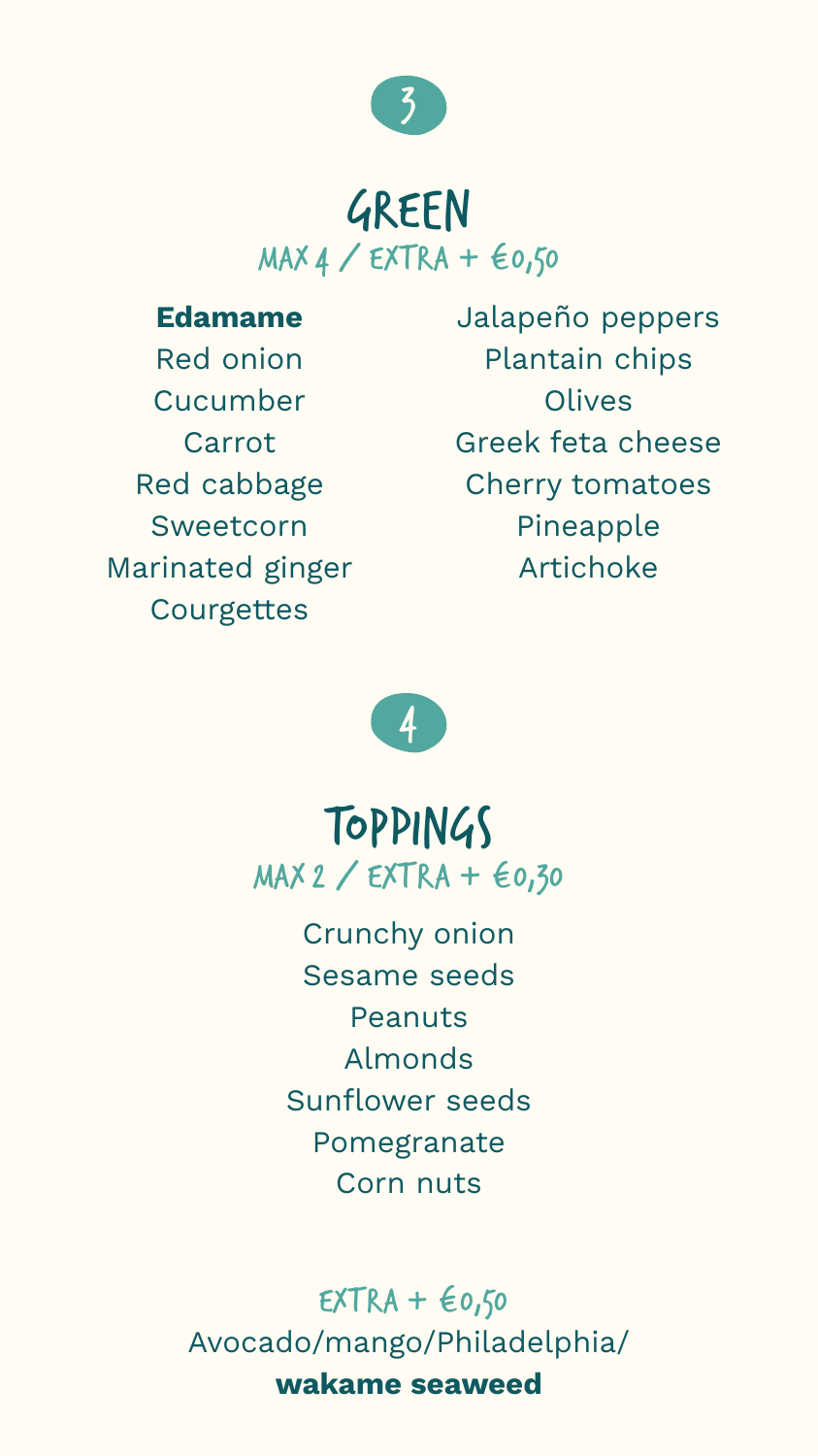

MAX 1 / EXTRA + €0,30 GLUTEN-FREE

> Soy Mayonnaise **Terivaki** Ponzu Wasaby & Yuzu Jalapeño mayo Mango Spicy mayo Wasabi mayo Extra virgin oil Balsamic vinegar Spring soy

#### The foods and ingredients shown in bold type are frozen at the place of origin.

Dishes may contain substances that can cause allergies or intolerances. For more information, refer to the documentation available on our site, in the dedicated section, or in our stores.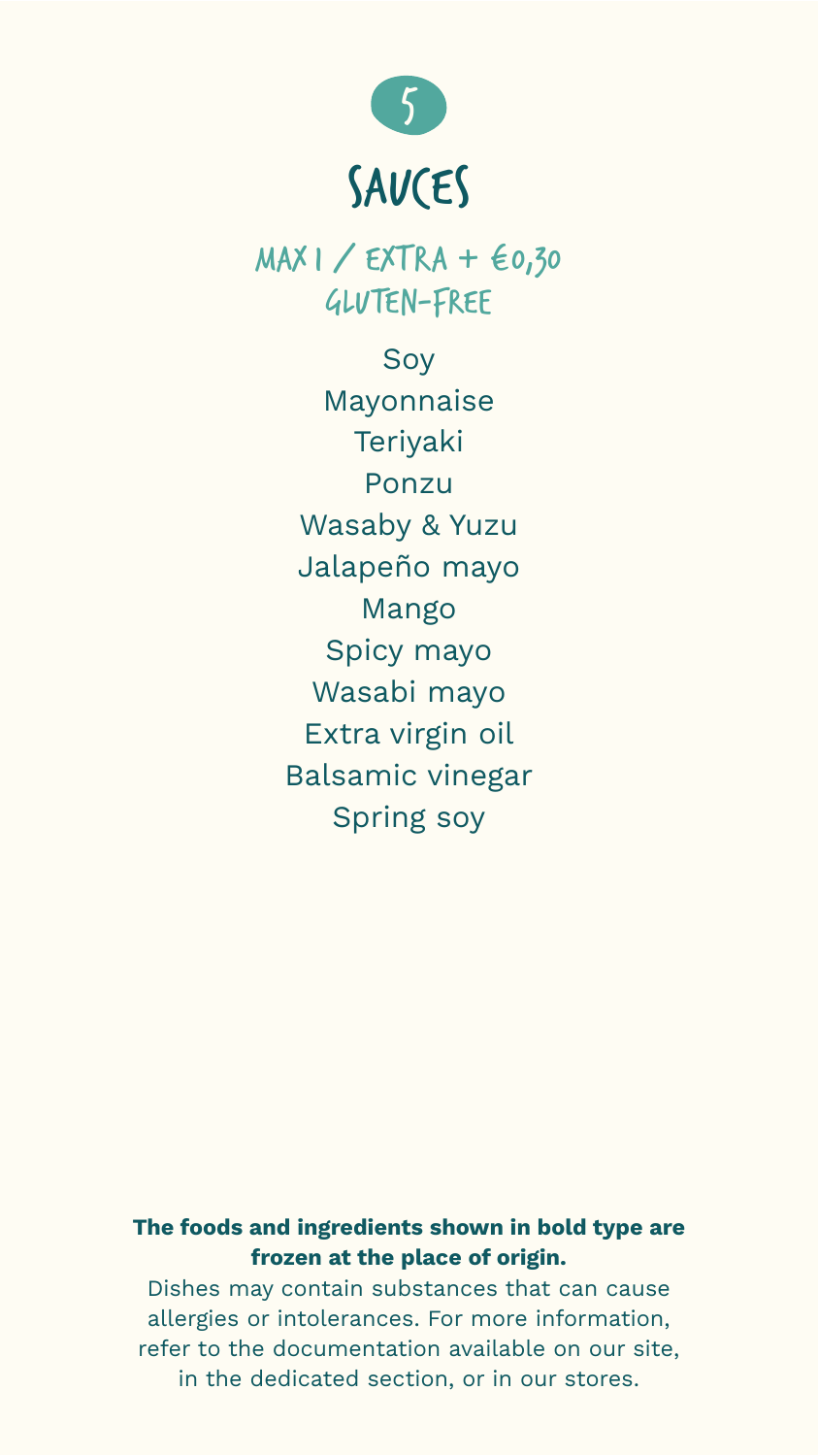### DESSERTS

Mochi €2,50 *- Available in various flavours -*

#### DRINKS

Still mineral water 50cl €1,50 Sparkling mineral water 50cl €1,50 Coca Cola 45cl €3

Coca Cola Zero 45cl €3

#### ICED TEAS

Fuze Lemon Tea 40cl €3 Fuze Peach Tea 40cl €3

### BEERS

Minha craft beer 33cl 4,5% vol €4,50 Ichnusa 33cl 4,7% vol €4,50

> Extra chopsticks €0,10 Extra fork €0,10

—